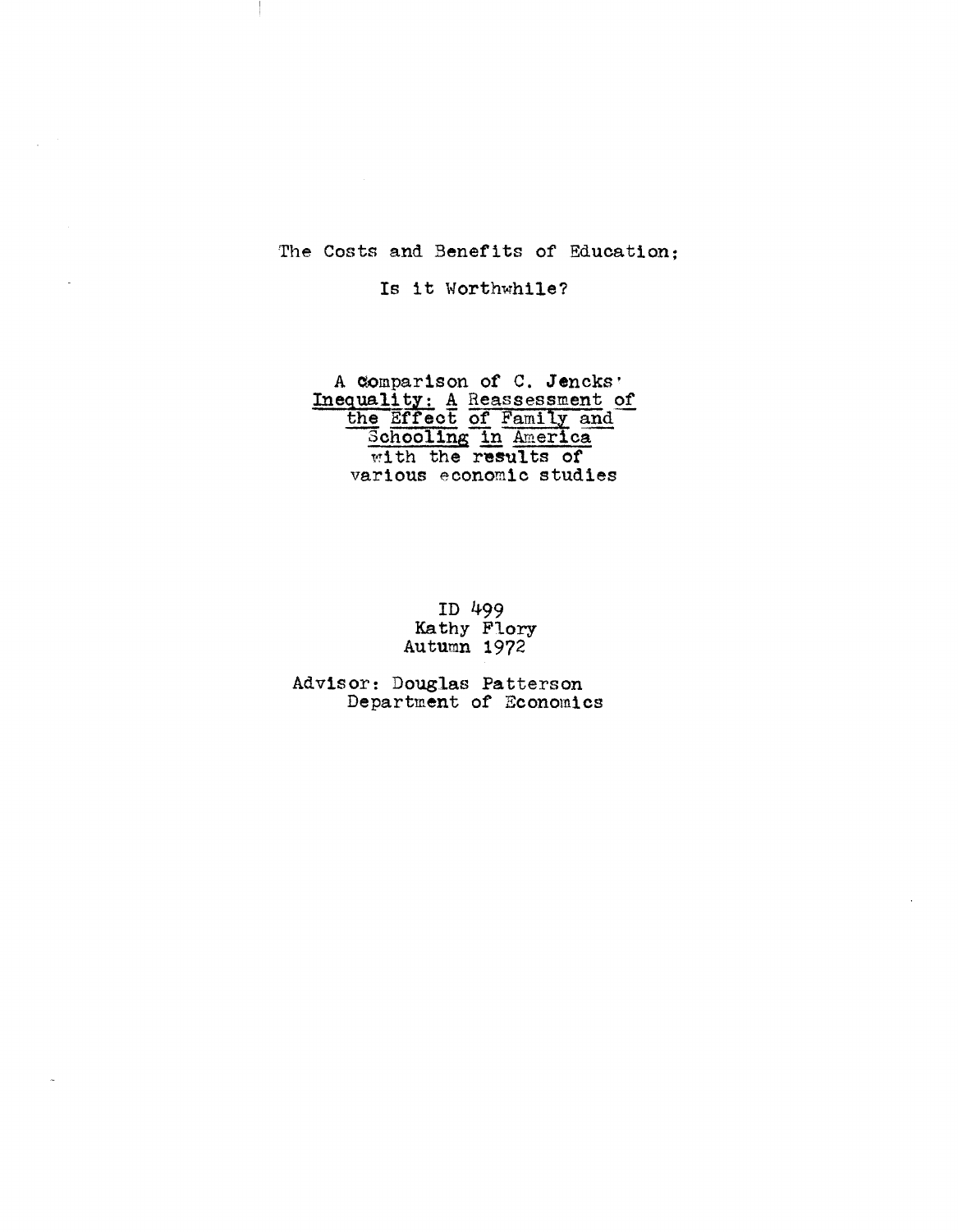

 $\sim$ 

 $\mathcal{A}$ 

 $\mathcal{L}^{\text{max}}_{\text{max}}$ 

 $\label{eq:2.1} \frac{1}{\sqrt{2}}\int_{\mathbb{R}^3}\frac{1}{\sqrt{2}}\left(\frac{1}{\sqrt{2}}\right)^2\frac{1}{\sqrt{2}}\left(\frac{1}{\sqrt{2}}\right)^2\frac{1}{\sqrt{2}}\left(\frac{1}{\sqrt{2}}\right)^2\frac{1}{\sqrt{2}}\left(\frac{1}{\sqrt{2}}\right)^2.$ 

 $\label{eq:2.1} \frac{1}{\sqrt{2}}\int_{\mathbb{R}^3}\frac{1}{\sqrt{2}}\left(\frac{1}{\sqrt{2}}\right)^2\frac{1}{\sqrt{2}}\left(\frac{1}{\sqrt{2}}\right)^2\frac{1}{\sqrt{2}}\left(\frac{1}{\sqrt{2}}\right)^2\frac{1}{\sqrt{2}}\left(\frac{1}{\sqrt{2}}\right)^2\frac{1}{\sqrt{2}}\left(\frac{1}{\sqrt{2}}\right)^2\frac{1}{\sqrt{2}}\frac{1}{\sqrt{2}}\frac{1}{\sqrt{2}}\frac{1}{\sqrt{2}}\frac{1}{\sqrt{2}}\frac{1}{\sqrt{2}}$ 

 $\mathcal{L}^{\text{max}}_{\text{max}}$  and  $\mathcal{L}^{\text{max}}_{\text{max}}$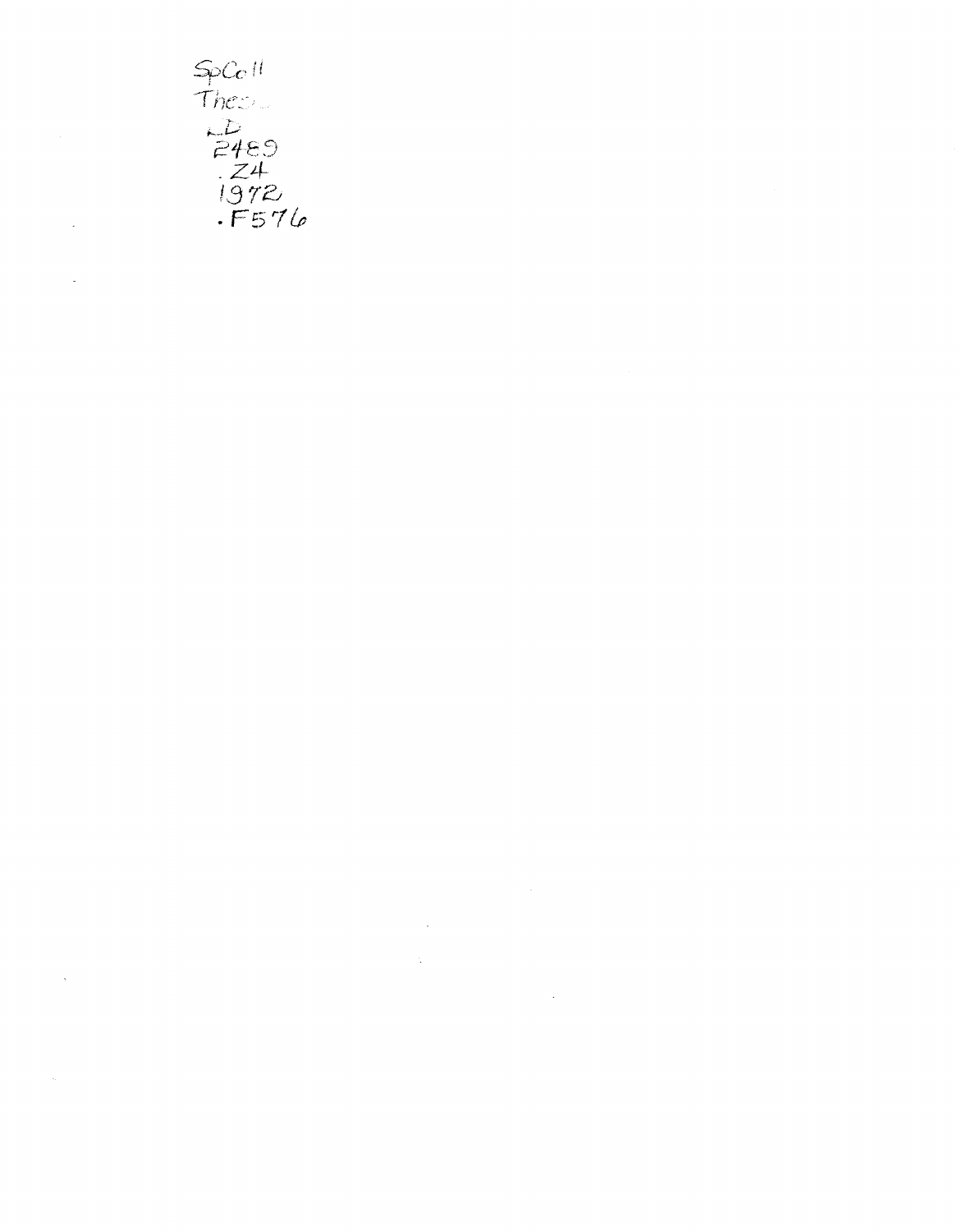For years American liberals have been proponents of more schooling for all. Most budgeting decisions have been made on the assumption that the more money the school has, the better education the students will receive. It is further believed that the better education a student receives and the longer he stays in school, the higher income he will receive. Economic studies undertaken during the 1950's and 60's have tended to concur with this approach. Christopher Jencks, a Harvard Professor of education, does not agree. In his most recent book, Inequality; A Reassessment of the Effect of Family and Schooling in America, he states the results of his latest research. His findings suggest that education is not nearly as important with respect to determining income as has been thought in the past.

In Mr. Jencks' study he found that when computing the difference in income among random individuals and comparing this to the difference in individuals whose occupational status, family background, cognitive skills. and educational attainment are all similar, he finds only 12-15 percent more inequality among those randomly picked. In his interpretation of this, he deems this as an insignificant difference, implying that these factors are not as important as we have so long believed. Mr. Jencks infers that income may depend on a variety of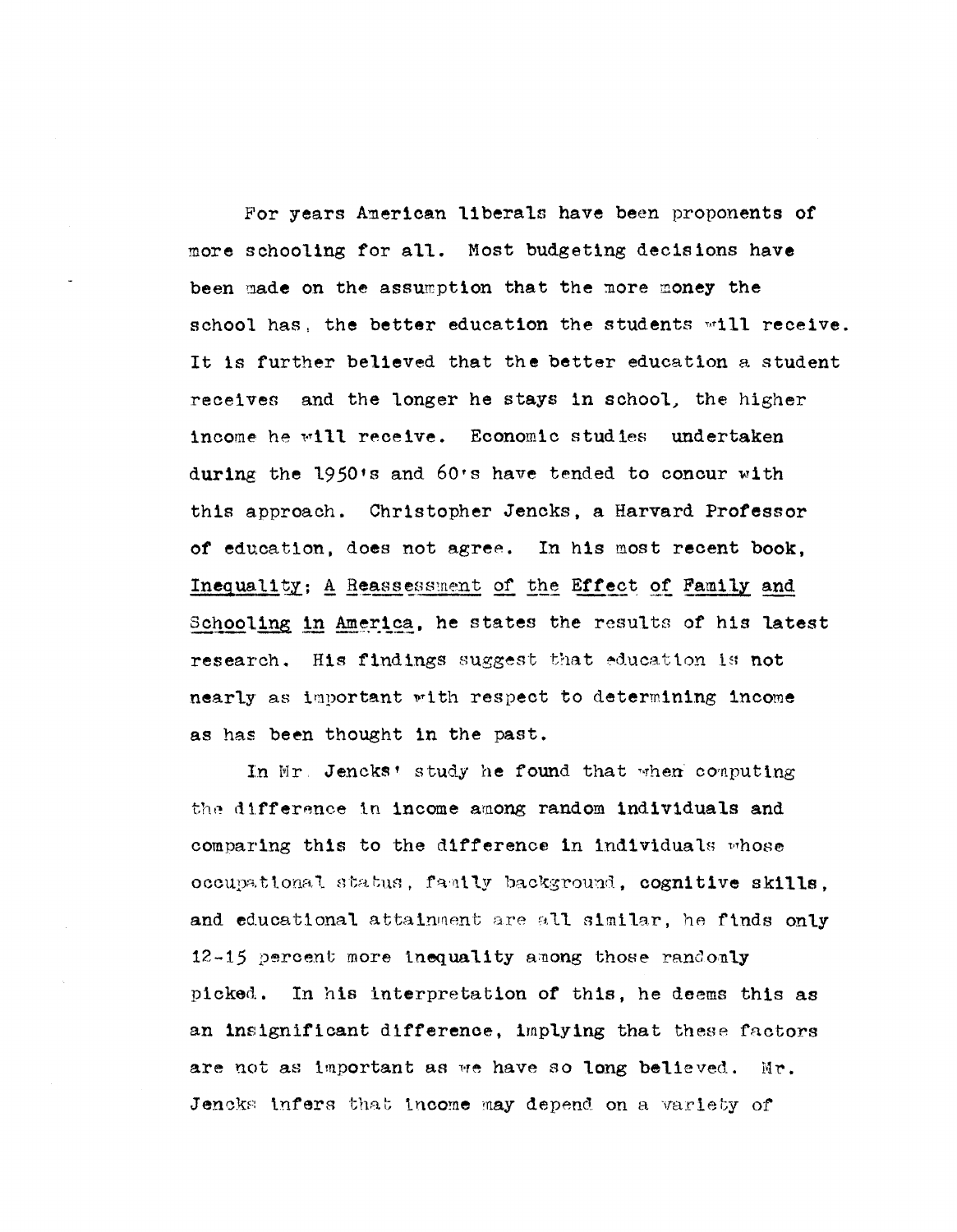different talents that have little. if anything, to do with those factors. Some possible characteristics Jencks uses to explain the variance are "the ability to hit a ball thrown at high speed, the ability to type a letter quickly and accurately, the ability to persuade a customer that he wants a larger car than he thought he wanted, the ability to look a man in the eye without seeming to stare."<sup>1</sup> Mr. Jencks also states that luck is an important variable.

From these findings. Jencks draws a rather startling conclusion. He states that if the objective is to reduce the inequality of incomes, it will not help substantially to reduce the inequality of educational opportunity. This would imply that it is not feasible. for the sole basis of equalizing income, to equalize the chance of each individual to go to school as we have been attempting. He did admit that the differences between occupations might decline due to the fact that the public would be less in awe of professionals and managers, and

<sup>1</sup> Christopher Jencks, Inequality; A Reassessment of the Effect of Family and Schooling in America. (New York, New York: Basic Books Inc., 1972), p. 227.

 $-2-$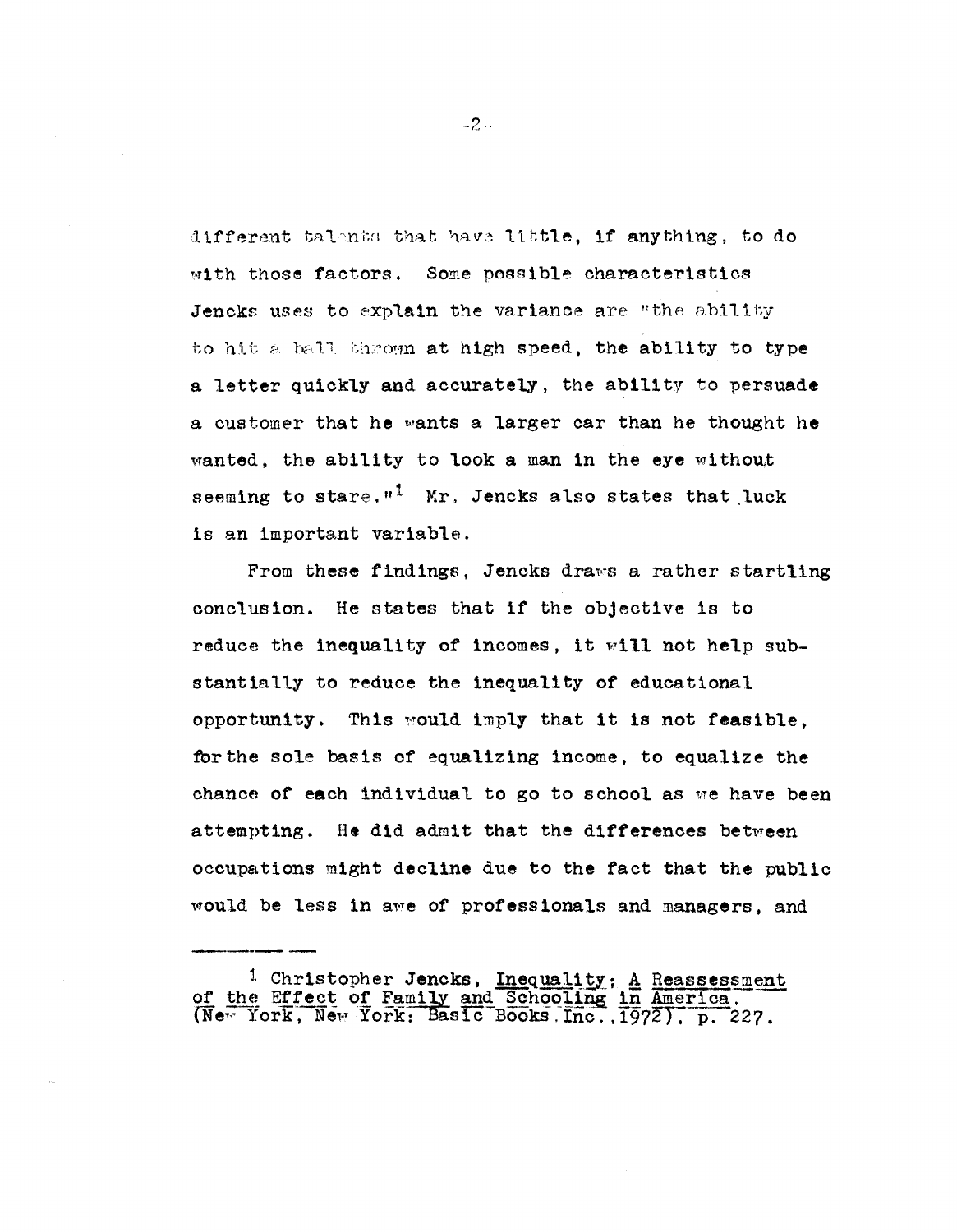they would be "more skeptical about monopolistic arrangements which now keep elite salaries high."<sup>2</sup> Mr. Jencks states, however, that this is not the critical area of inequality; incomes within occupations show the largest differences.

Previous comprehensive studies by economists fail to agree with Mr. Jencks' findings that education does not significantly effect income. Let us look at some of the factors one must include when attempting to determine the benefits of education. To the individual there are various private costs to be considered, but the society as a whole must also weightheir costs when they attempt to decide if education is worth spending tax dollars on (In 1968 expenditures in the United States on formal education reached about \$60 billion<sup>3</sup>). The main private cost, at least for those in secondary schools and colleges, is that of the opportunity cost of foregone earnings. Each individual must weigh the amount of estimated extra earnings and social gratifications he would receive from schooling against the

<sup>2</sup> Jencks, pp. 224-225.<br>
<sup>3</sup> George C. Keller, "The Cost-and Price- of Education," <u>Nation</u>, 210 (March 2, 1970), p. 242.

 $-3-$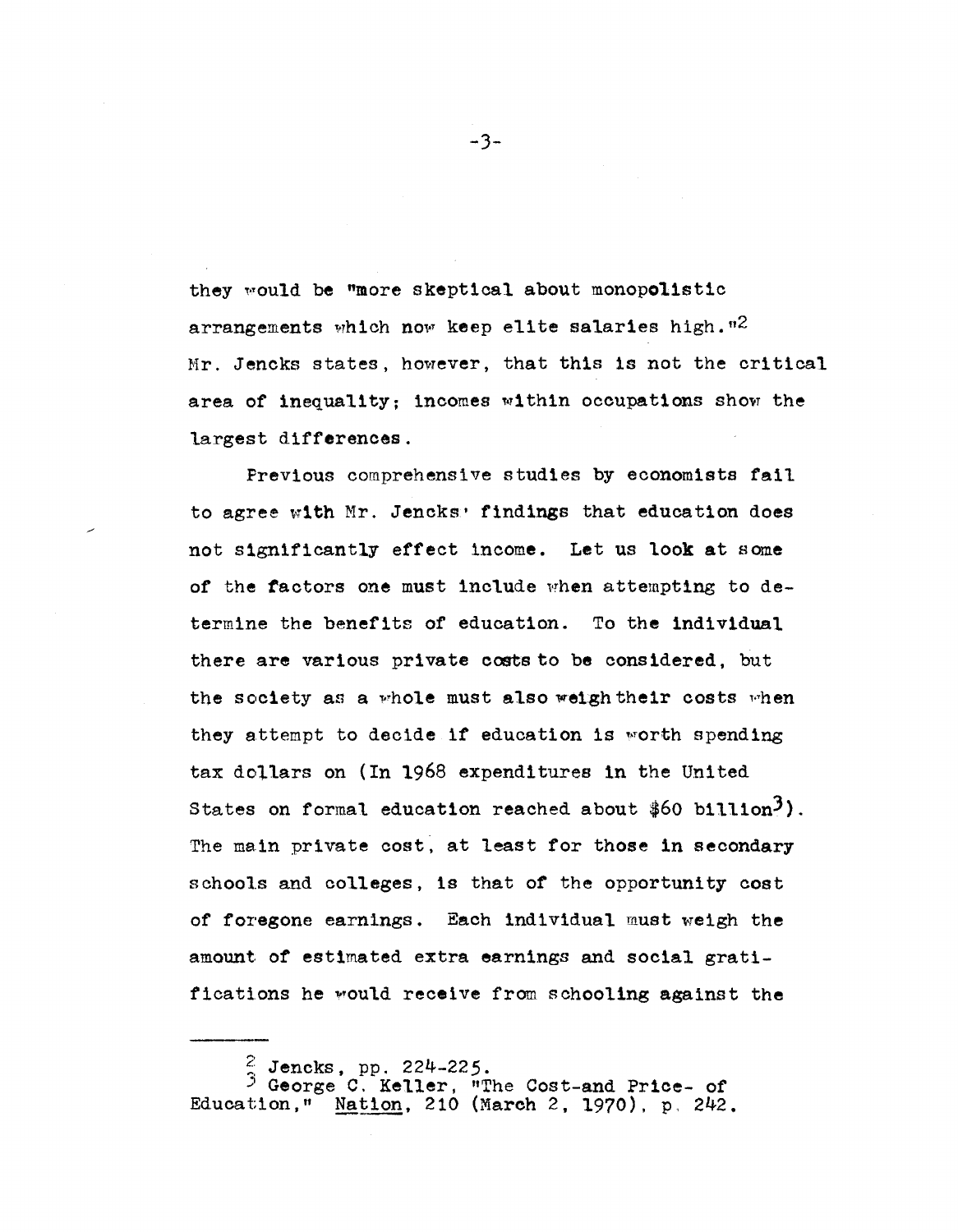amount of income he could receive if employed during this time period. These opportunity costs must be added to the cost of tuition, books, and supplies when attempting to obtain the true expense of schooling. Society, however, must also include the expense of salaries maintenance. and buildings when considering its costs. Society also should remember that when a person is in school he cannot contribute to the output of the economy and, thus, this too is a cost to be considered. When society attempts to measure the benefits of schooling, it must include the fact that besides earning income for himself, the student, as well as those around him, receives many noneconomic benefits.<sup>4</sup>

Studies by Gary Becker, W. Lee Hansen, Daniel Rogers, Giora Hanoch, and others all show significant rates of return from high school and college education. Giora Hanoch found that by using 1960 census data, there was an 18 percent rate of return to high school and a 10 percent to college. When these were adjusted due to location and ability, they were reduced to 16 percent

-4-

<sup>&</sup>lt;sup>4</sup> J.R. Davis, "The Social and Economic Externalities of Education," Economic Factors Affecting the Financing of Education, Edited by R. Johns, I Goffman, K. Alexander, and Dewey Stollar. (Gainesville: National Educational Finance Project,  $1970$ , pp.  $59-31$ .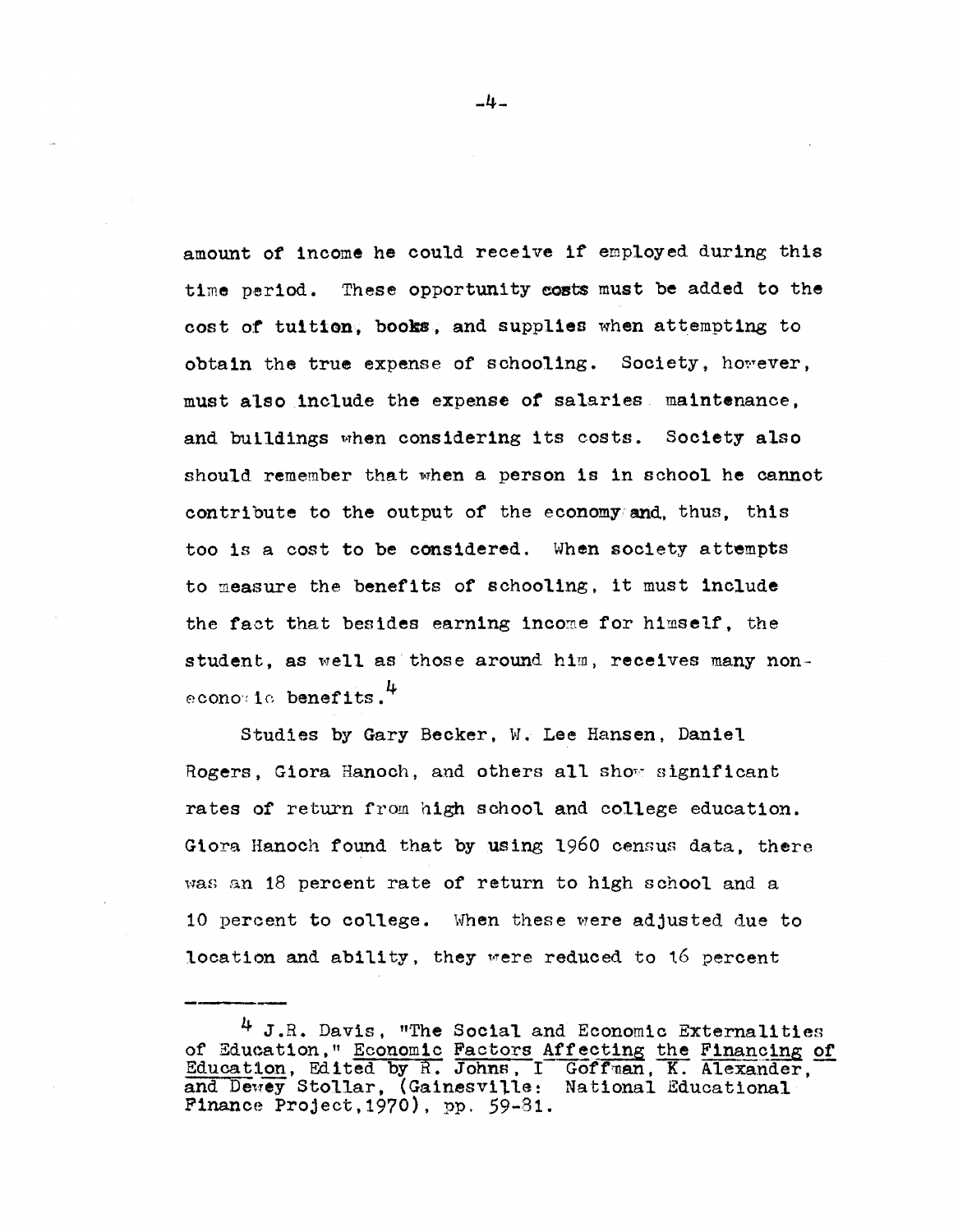to high school and 9.6 percent to college.<sup>5</sup> W.Lee Hansens' returns based on 1949 data were 15.3 percent to high school and 11.6 percent to college.<sup>6</sup> Let us look at Mr. Roger's and Mr. Becker's studies in more detail in order to find now these rates-of-return are derived.

The most common technique used by ecnomists when attempting to estimate the benefits of education is the rate- of-return approach. This method is used to find the private returns to an individual in order to decide if the time and money invested in education is a worthwhile effort.

The standard method is to observe, for a particular year, and for different age cohorts, the net earnings differentials after tax that are associated with various amounts of education received. and then to calculate the interval rate of return which would equate the present value of these expected differentials, properly adjusted for income-determining factors other than education, to the private costs incurred by obtaining additional education. Social rates of return are derived from the private

5 Giora Hanoch, "Personal Earnings and Investment in Schooling," Journal of Human Resources (Summer, 1967). pp. 310-329.

 $6$  W. Lee Hansen, "Total and Private Rates of Return to Investment in Schooling," Journal of Political Economy, 71 (April, 1963), pp.  $128-140$ .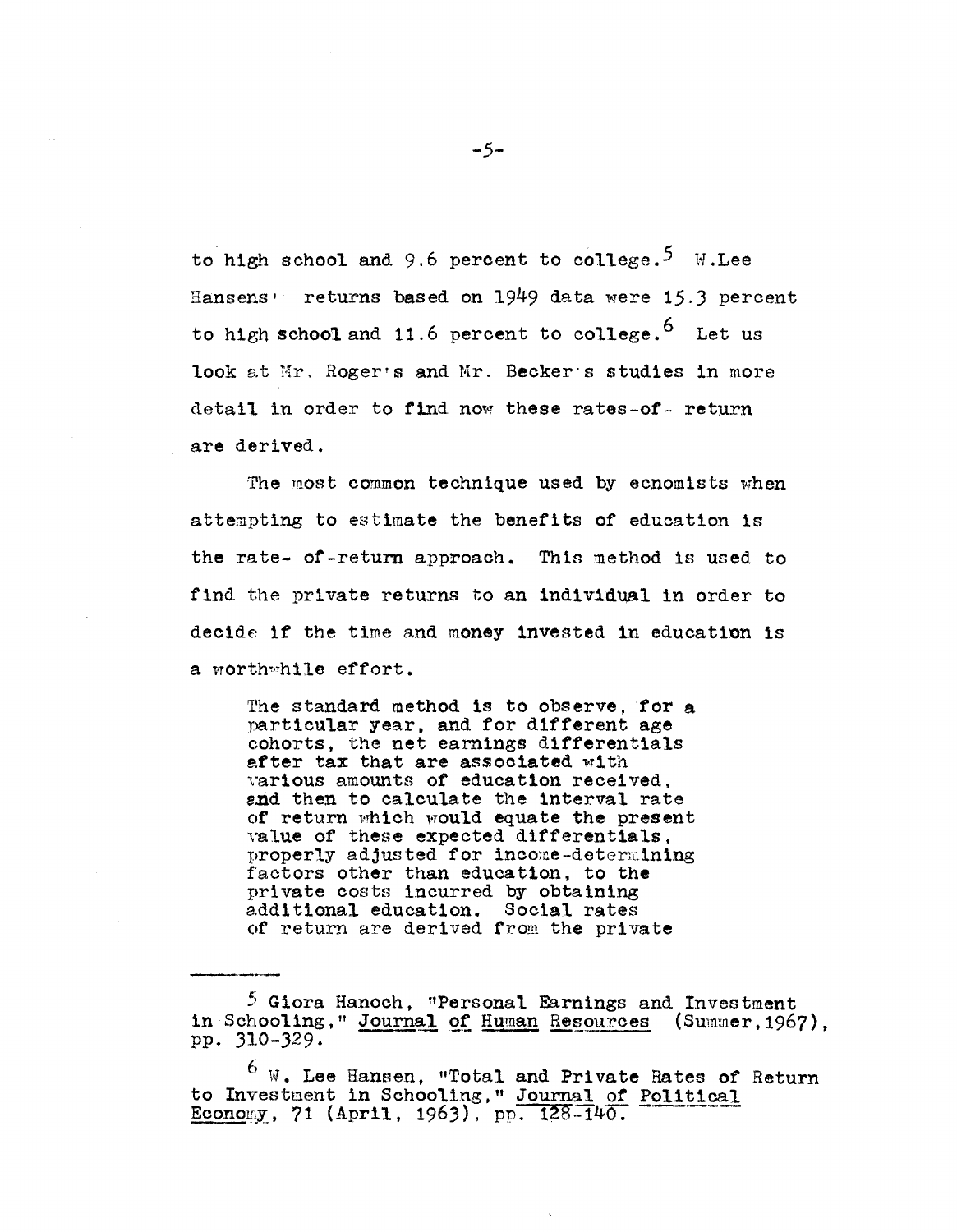rates by allowing for the total public and private costs of education, and by adding in earnings that are taxed away. In other words, lifetime earnings are estimated from cross-section data classified by age and we solve for the discount rate at which the present costs of extra education would yield the prospective stream of extra earnings.

This method is by no means fool-proof and it has many critics. The major discussions on this nethod center around six main areas:

(1) education, earnings, endowed ability, individual motivation, and social class are all inter correlated and no one has yet succeeded in satisfactorily isolating the pure effect of education on earnings; (2) it is assumed that people are motivated solely by consideration of the financial gains of additional school attendance, thus ignoring both the nonpecuniary attractions of certain occupations and the consumption benefits of education;  $(3)$  the calculations depend on the projection of future trends from cross-section evidence, thus neglecting historical improvements in the quality of education as well as the effect of the secular growth of education on prospective earnings differentials;  $(4)$  existing earnings in favour of educated people reflect, not differences in their contribution to productive capacity, but rather long-established social conventions in an inherently imperfect labour market; hence, rate-of-return studies

<sup>7</sup> M. Blaug, "The Rate of Return on Investment in Education," Economics of Education, Edited by M. Blaug, (Baltimore, Maryland: Penguin Books, Inc.,  $1968$ , pp  $216-217$ .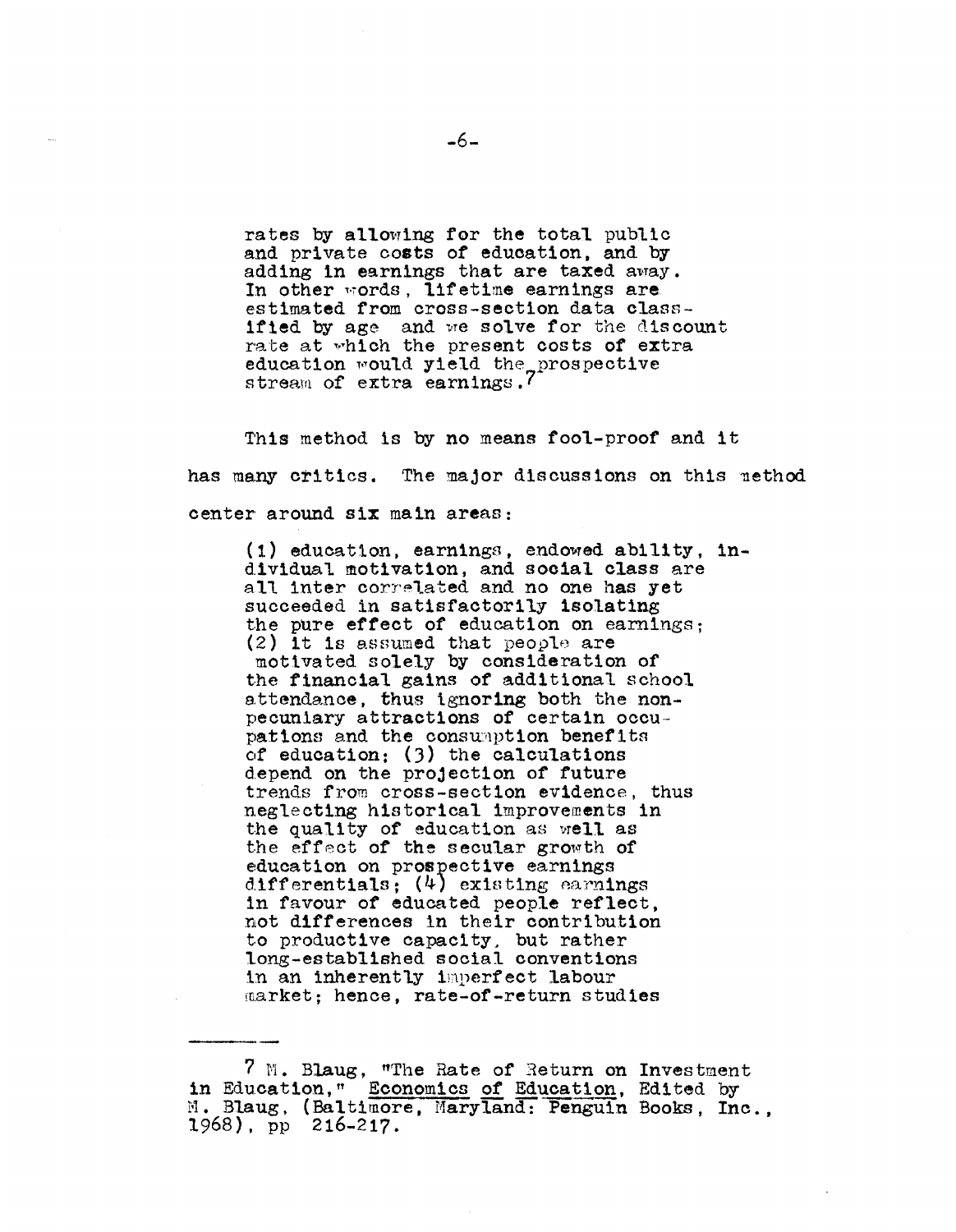tell us nothing about the role of education in economic growth;  $(5)$  the direct benef1ts of education are quant1tatively less important than the indirect spillover benef1ts and the latter are not adequately reflected in a sooial rate of return which simply relates income differentials before tax to the total resource costs of education; and (6) social rates of return have ambiguous policy implications because educational authorities have other goals than that of gaximizing the net national  $\tt product.$ 

Each of these points are quite valid and the believers in the rate-of-return analysis have attempted to adjust for these problems. One of the most indepth studies of the benefits of education was done by Gary Becker. Becker began by looking at people who had differing levels of educational attainment. He then calculated the earnings of each group. Becker adjusted his findings to compensate for several factors. Because he was using the cross-sectional data, he felt it necessary to reduce his estimate somewhat due to the fact that not all persons will live to be 65 and thus he had to correct his estimates for those who  $\n *with*  $\Delta$$ 

 $8$  Ibid, p. 222.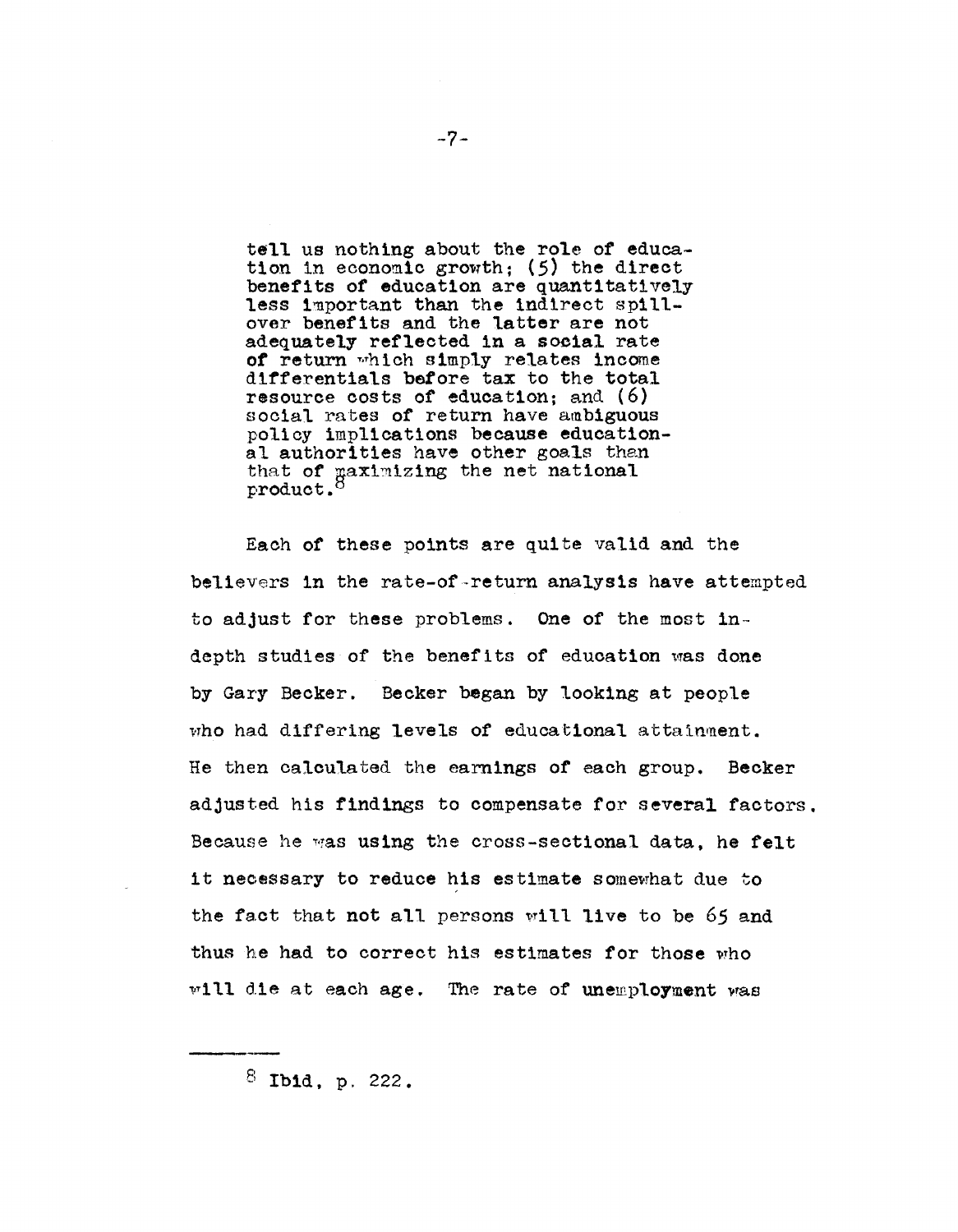also an important factor so Becker adjusted by setting the unemployment level at zero. This tended to underrate the return from education because those unemployed are more often those who have lower educational attainment levels. Becker also included the fact that yearly income will rise over a lifetime, and tried to estimate the change that differing tax rates would have on individual earnings.  $9$ 

Becker's estimate of the return of college graduation Mfor all malw whites graduating in 1949 yield a figure of 13 percent." $10$  He also found that the rate of return from those graduationg from high school in 1949 was approximately 20 percent.<sup>11</sup> In more recent work done by Becker, his estimates, before adjustment, are 13 percent for a college education and 13 percent for high school. Becker then took these estimates and considered the affects that I.Q.. father's occupation, and high-school-class rank had

9 Martin O'Donoghue, Economic Dimensions in Education, (Chicago, Illinois: Aldine-Atherton, Inc..  $1971$ , pp  $63-64$ .

 $-8-$ 

<sup>10</sup> Ibid., p. 65.

 $11$  Ibid., p. 65.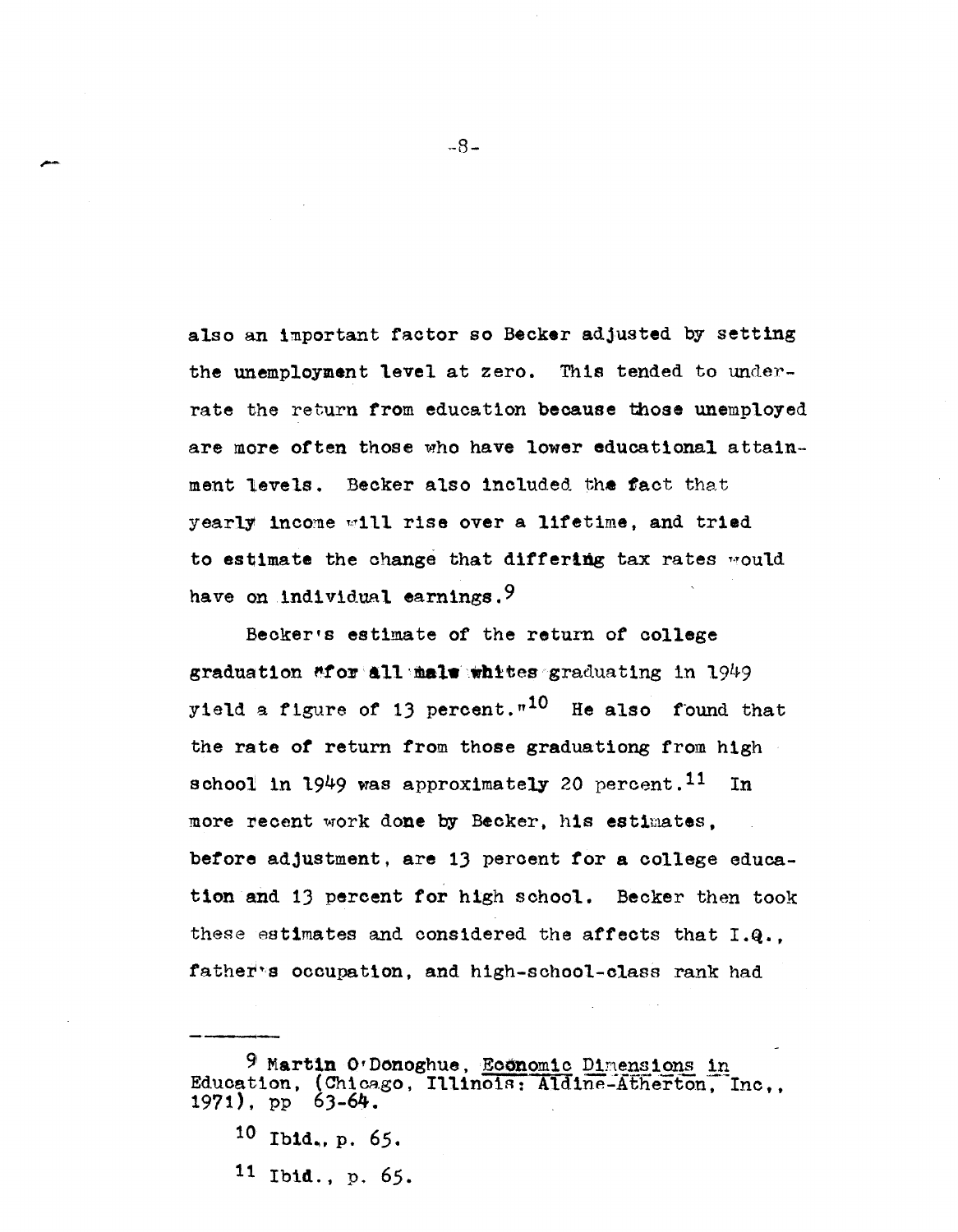on his findings. When he included these factors he still got considerable returns to education. He lowered his college education returns from 13 percent to 11.5 percent and that of those who graduated from high school from 13 percent to about 10 percent.<sup>12</sup>

Even with the adjustments just mentioned, not all persons feel that Becker and his methods are correct. One of the most outspoken of his critics is J. Vaizey. Vaizey's main argument is whether indirect costs should be included when estimating the total cost or if these should be left out. His main reasons for believing that they should be left out are: (1) in most countries there is a minimum age law for working; (2) in computing national income, foregone earnings are not included and, hence, should not be included here: (3) benefits received by students during the time they are being educated should be included; and (4) if all students left school and began to look for work many would go unemployed.<sup>13</sup> In looking at these

12 M. Blaug, p. 225. 13 O'Donoghue, p.  $49$ .

 $-9-$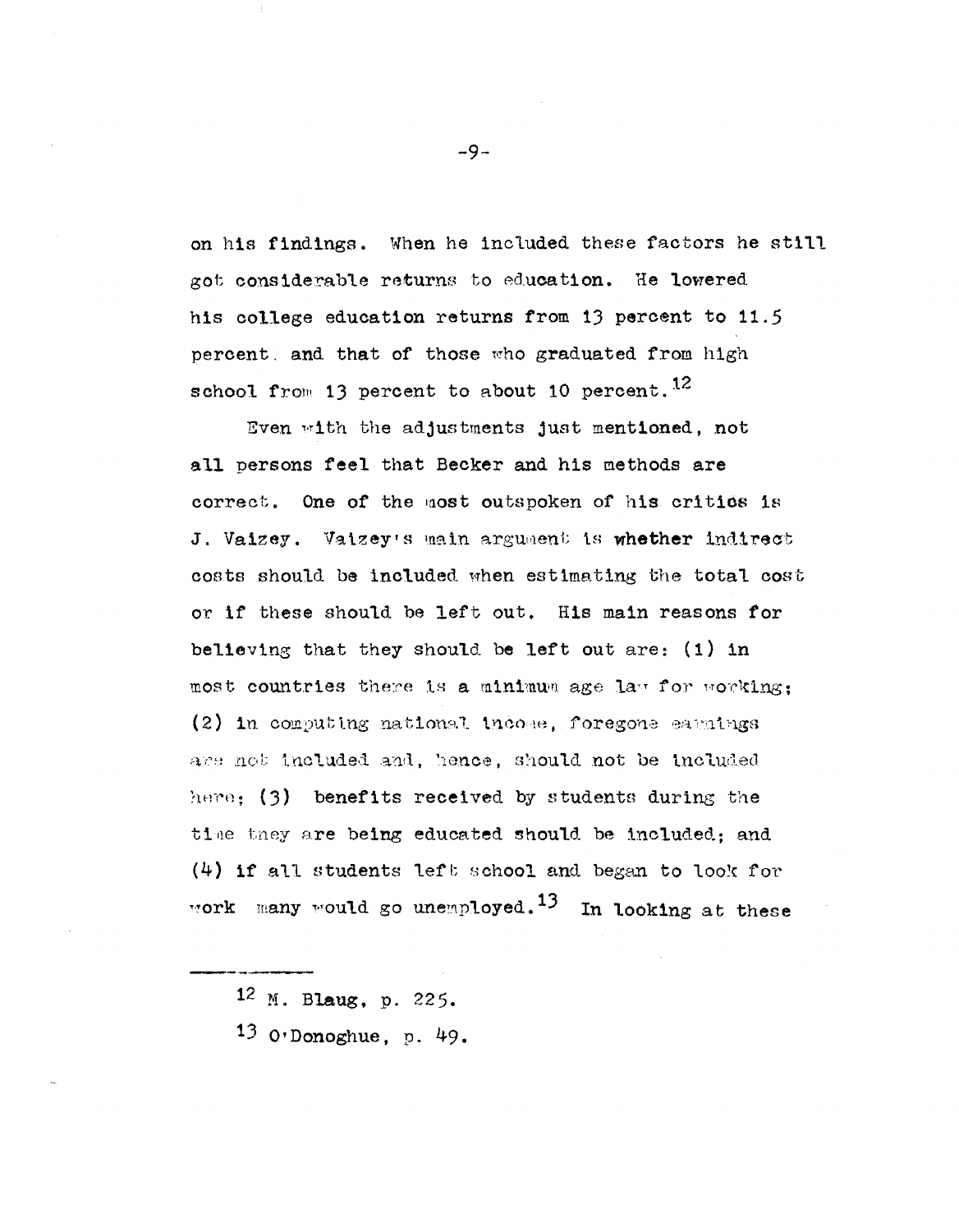arguments it is rather unclear as to why Mr. Vaizey stresses them so greatly. If we do not include indirect costs, the return from education will be even greater. It is suggested that there is no theoretical reason, but merely a practical policy making one. "Vaizey's apparent fear is that if indirect costs are counted it will make the cost calculations for any educational scheme look very large, and will thus slow down the pace of educational advance.  $14$ 

Rate-of-return analysis is not the only method used to estimate the benefits of education to see if it is worthwhile or not. One of the other techniques used in studying this is the longitudinal case study approach. In this method case studies involving certain individuals are used instead of the cross sectional method. These persons are studied over a period of time, whereas in the cross-sectional method we studied many different persons, at different levels for a single time period. This method helps to eliminate many of the problems incurred when using the rate-

 $14$  Ibid, p.  $54$ .

 $-10-$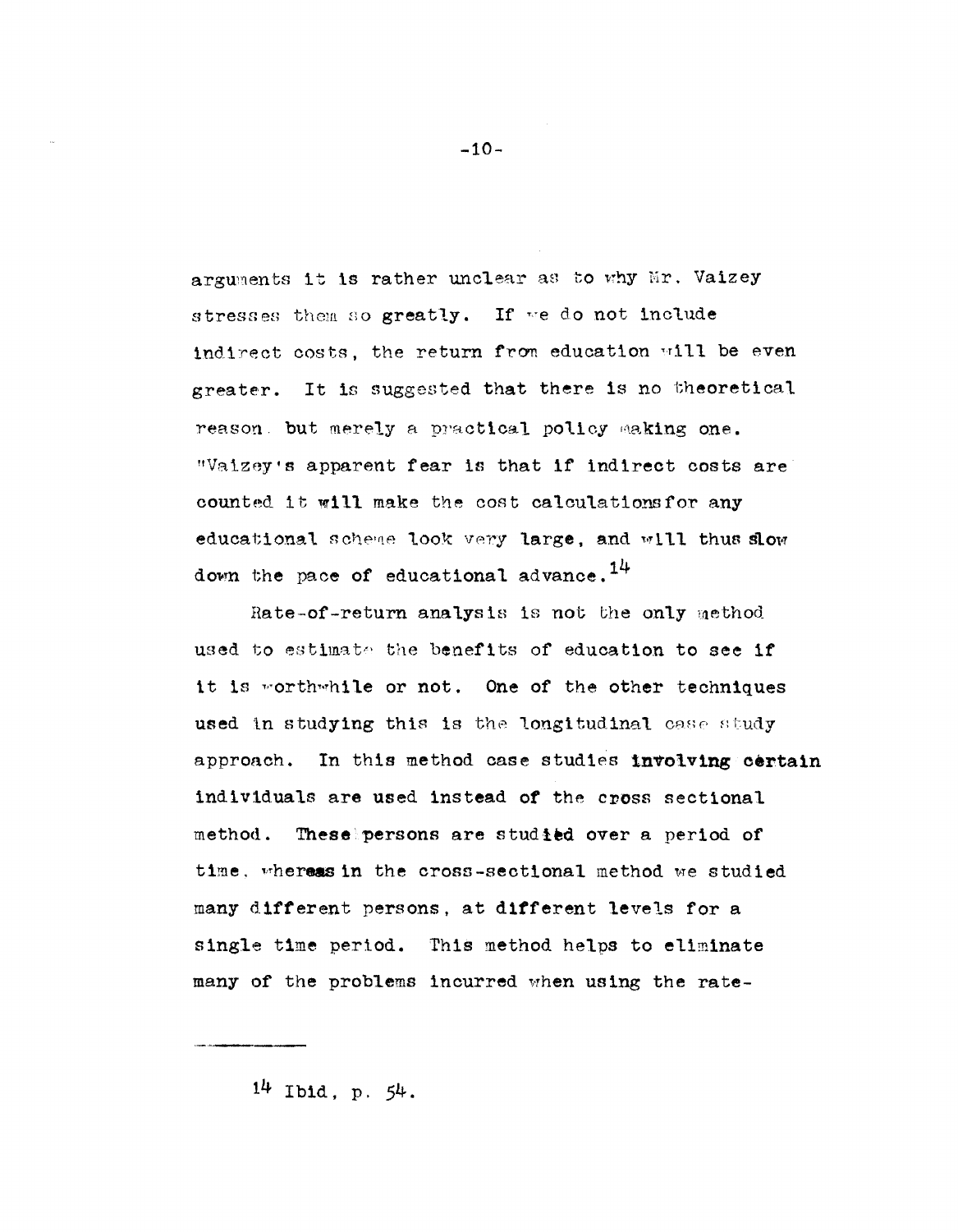of-return analysis, for location and ability are kept constant. It too, however, has problems in that it is difficult to research over that long of a time period, and it is good for a certain period of history in which vars, depressions, and prosperity all play an important role.

One study using this approach was by Daniel Rogers. He used a sample of about 2,000 males that took an intelligence test in 1935. He then followed up on thse men to see how their education affected their earnings. His estimates differ from Becker, yet he too concludes that the time and money spent on education are worthwhile. Roger's adjusted figures are 6.7 percent for high school graduation and 8.9 percent for a college education. Roger's sample is, however, mainly from one area of the country and from prep schools, therefore we must be aware of this possible bias.<sup>15</sup>

Although both of these studies, as well as many others with yet different techniques show that invest-

 $-11-$ 

<sup>15</sup> Daniel C. Rogers "Private Rate of Return to Education in the United States: A Case Study," Yale Economic Essays, 9 (Spring, 1969), pp. 89-134.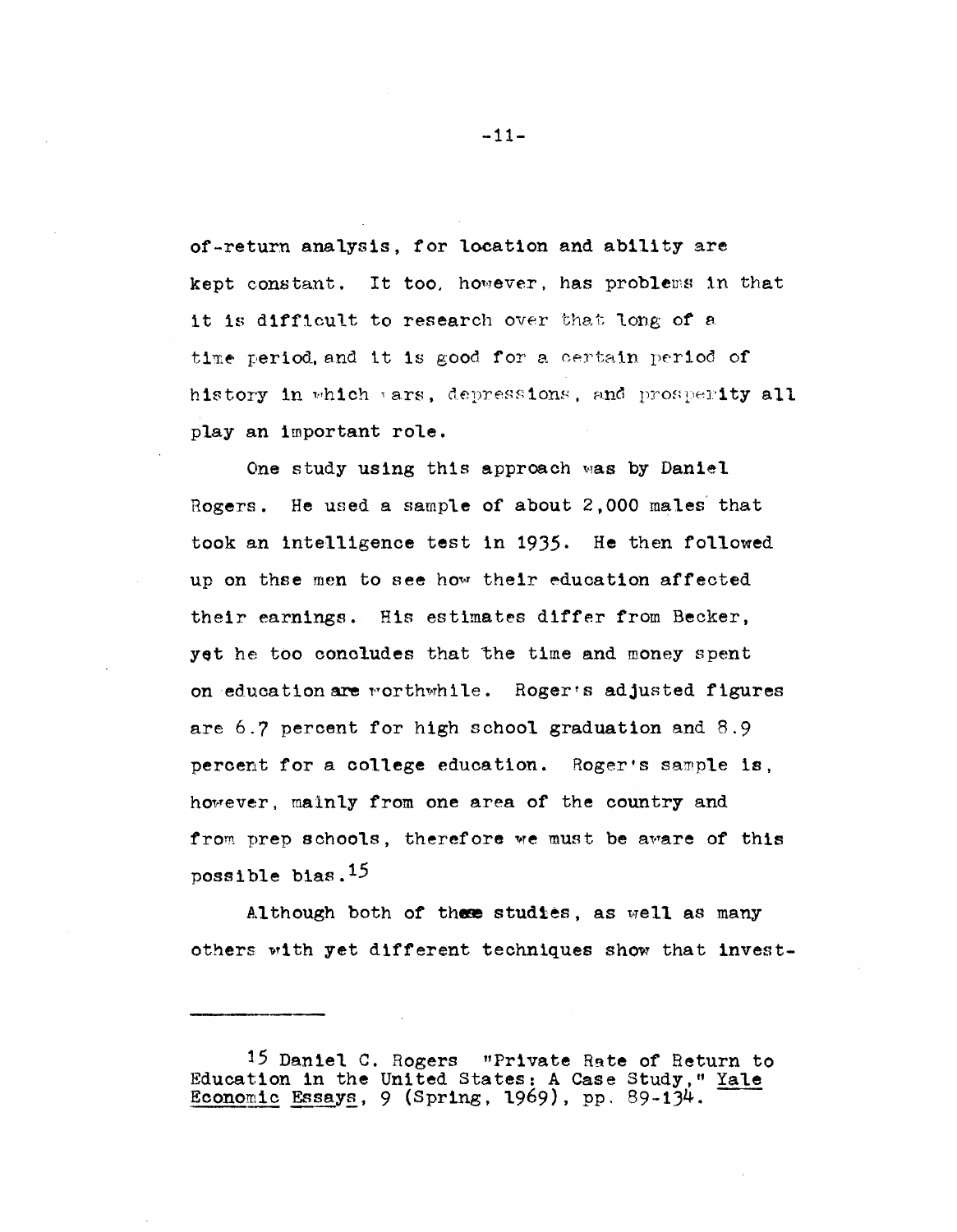ment in education is a worthwhile expenditure, B.A. Weisbrod feels there are additional benefits that should be considered when examining this subject. "Schooling benefits many persons other than the student. It benefits the student's future children, who will receive informal education in the home; and it benefits neighbors, who may be affected favorably by the social values developed in children by the schools and even by the quietness of the neighborhood while the schools are in session. Schooling benefits employers seeking a trained labor force; and it benefits society at large by developing the basis for an informed electorate."16

In 1960 public expenditures on education was over \$19 billion.<sup>17</sup> Weisbrod attempts to relate some of the external benefits individuals other than the students, and society as a whole received as a result of education that would justify the public's

16 B.A. Weisbrod, "External Effects of Investment<br>in Education," Economics of Education, p. 157.

<sup>17</sup> Ibid., p 171.

 $-12-$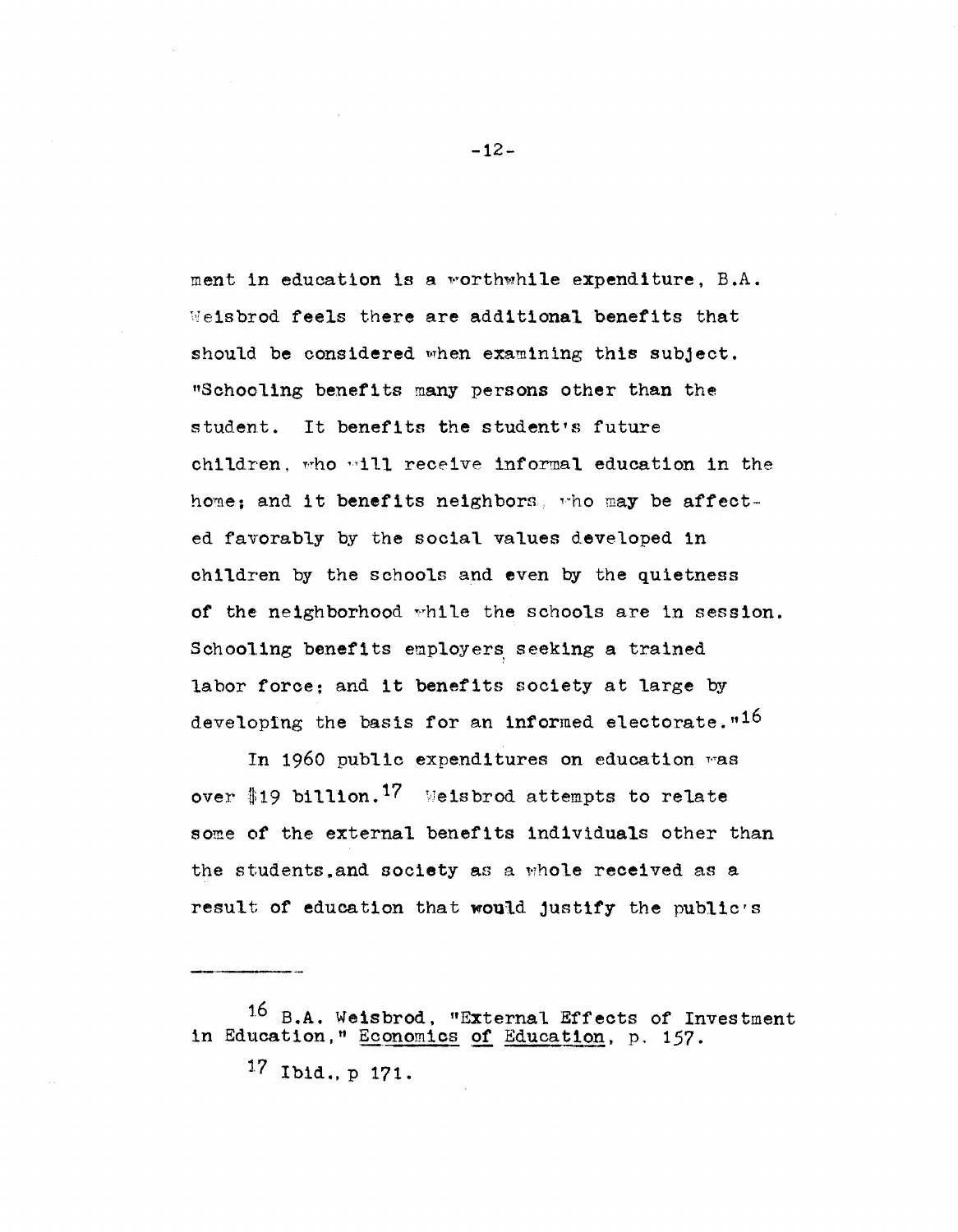responsibility for payment of schooling. Mr. Weisbrod estimates that, in 1956, of the  $3.5$  million working mothers with children from 6 years to 11 years of age, at least 1 million would not work if their children were not in school, but at home. If we calculate these women's earnings as  $$2,000$  each per school year, then the school's child-care service for elementary students is valued at \$2 billion per year.<sup>18</sup> Mr. Weisbrod also cites the student's future family as being a beneficiary of his education. The informal learning that takes place in the home will be greater if the parents are vell-educated. Neighbors, too, can benefit, for the students learn to act in an acceptable manner. It also seems that the less educated have a difficult time finding employment and thus, this leads to crime. Employers and co-workers are also recipients of benefits from the educated person as he is now more useful and can increase production with his flexibility. Society as a whole, too, is able to benefit from education. We tend to take literacy for granted today, but

18 Ibid., p. 173

-13-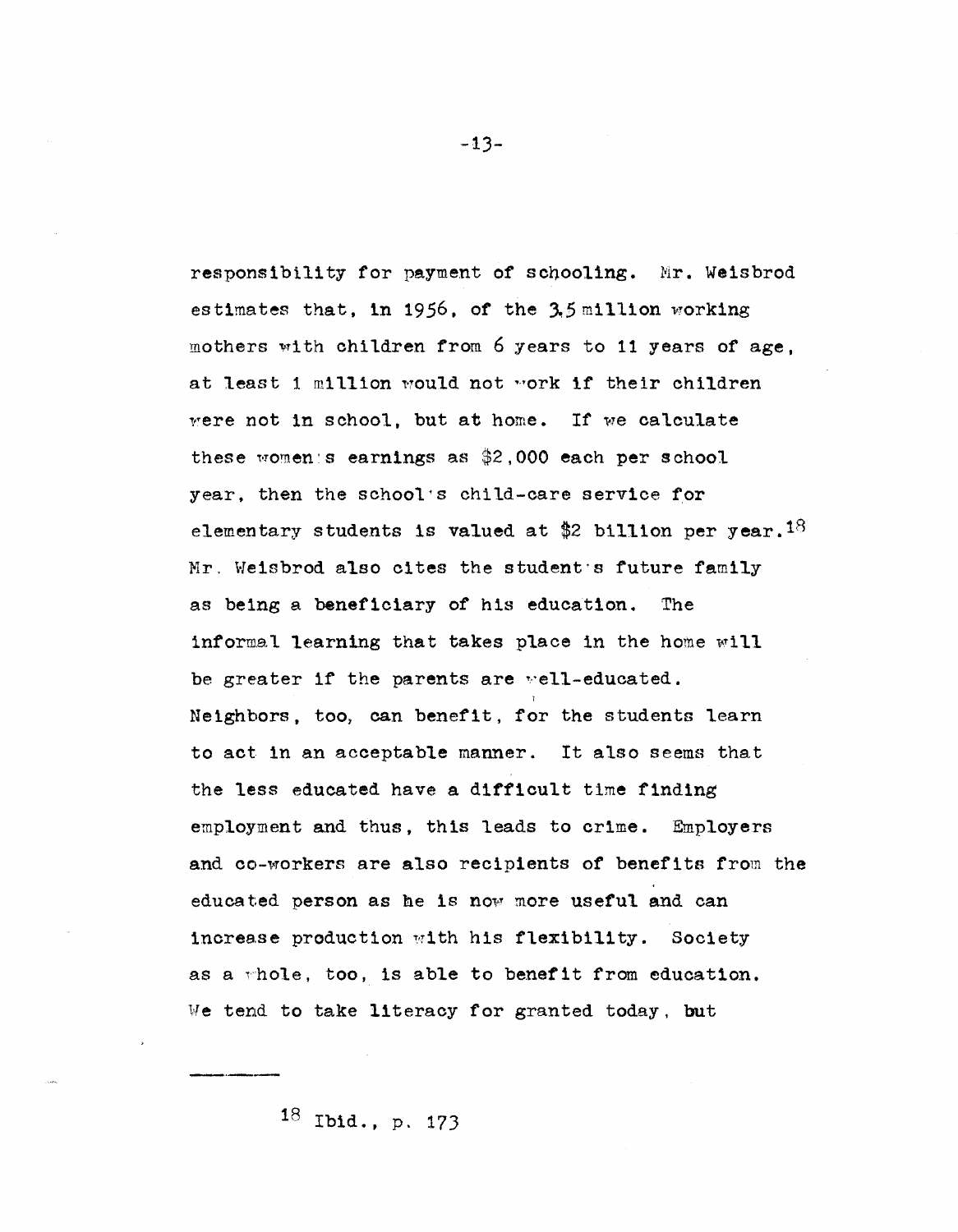without education, books, newspapers, and traffic signs would lose much of their importance. All of these benefits should be considered when society is attempting to look at the real reason for public educational support.  $19$ 

Even with all of this data, we still have not been able to answer why one set of studies tells us to stay in school and spend money on schooling, while the other tells us that schooling is not necessarily the most importan factor in equalizing income. It seems that the real conflict occurs in the interpretation of the results. The findings are similar, although they do not coincide. The most difficult task of all is in separating educational attainment from other influencing factors that explain the differences in income. This seems to be the main difficulty between Jencks analysis and those done by economists. Both are painfully aware that factors such as parents' income, parents' education and attitude, and differing levels of intelligence, to mention a few, are quite influential factors when

19 Ibid., pp. 174-175.

 $-14-$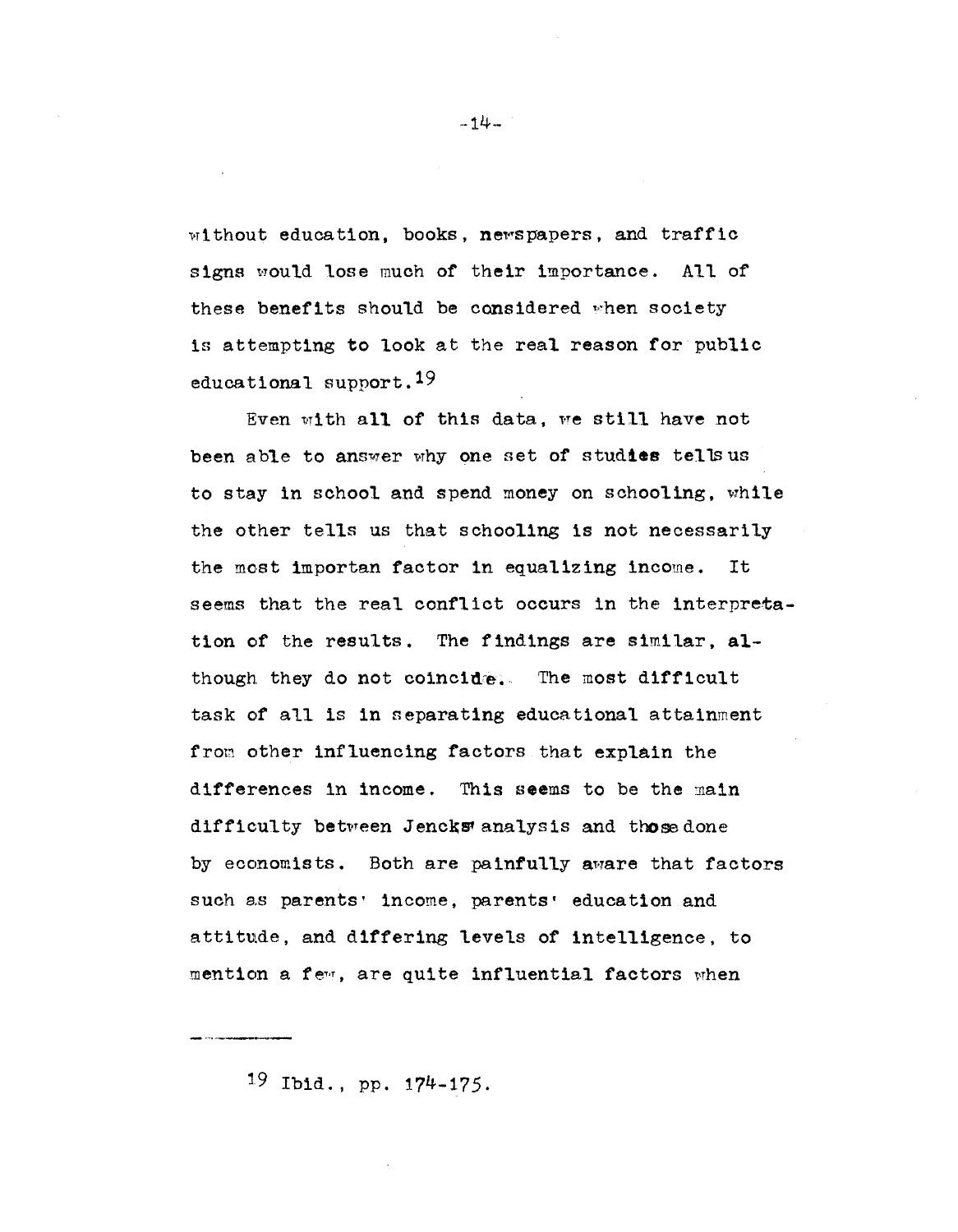measuring income. Yet each have differing opinions on the amount of influence these factors have. Mr. Jencks infers that these economic studies have not sufficiently adjusted for these factors, or at least their implications on these findings are not valid.

Mr. Jencks seems to look at the specific individual instead, of just the average person. He feels that although staying in school for the average student may be beneficial, this does not necessarily mean that this is the best policy for each person. "For working-class whites, blacks, and women, dropping out seems in many cases to be the most economically rational decision.  $n^{20}$  He also feels that the person who has an opportunity for a  $\cdot$  good' job may be justified in dropping out of school to work. Most of the economists cited earlier, however, mould disagree with this. They feel that the benefits, both social and economical and to both the individual and to society as a whole, far outweigh the costs.

20 Jencks. p. 224.

 $-15-$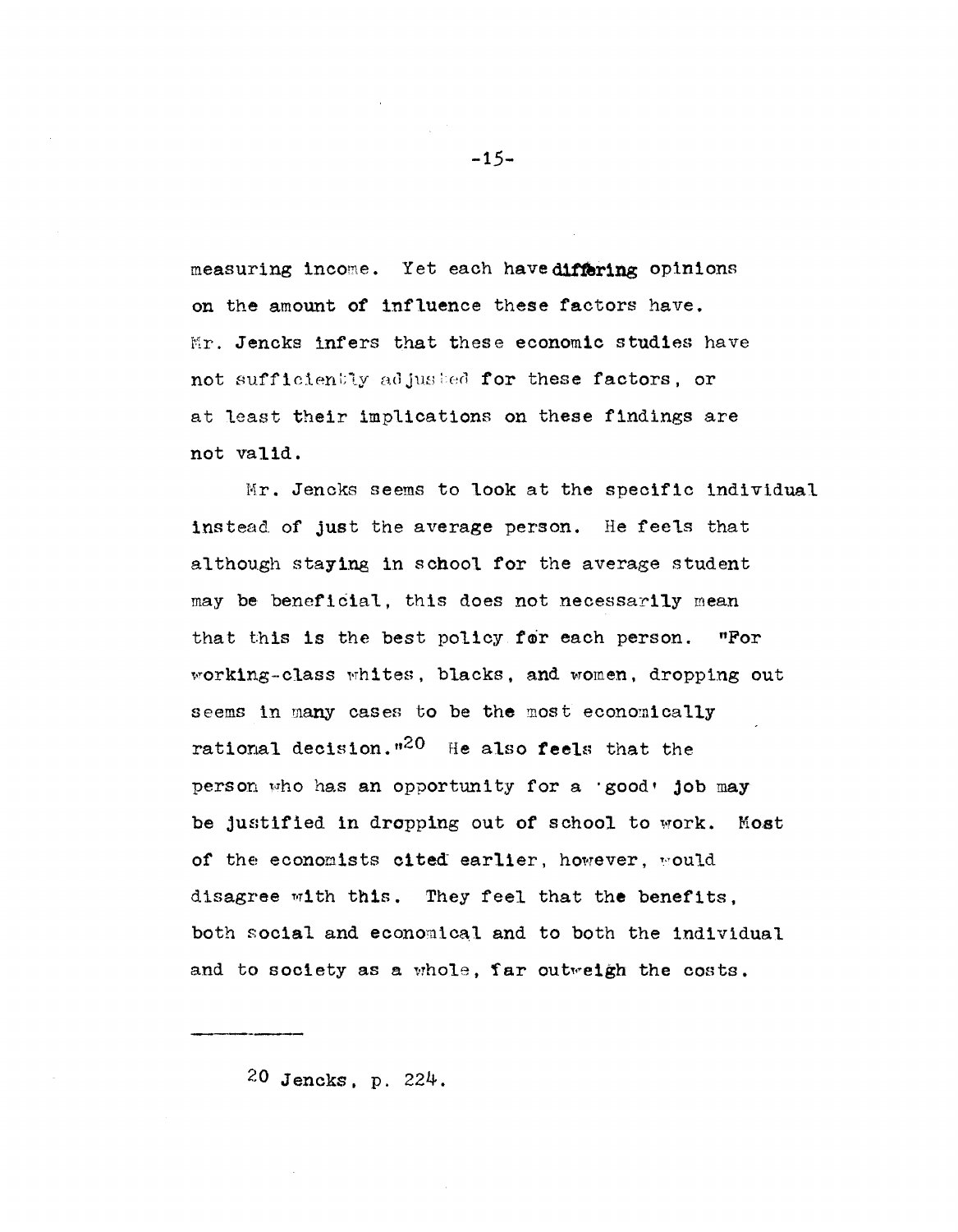They feel we should attempt to give each person the most education possible. As stated previously, however. Mr. Jencks feels this will not eliminate the real inequality of incomes which is withing the occupational groups.

Should we change our direction toward education? Should we quit trying to equalize opportunity? To many persons the real problem seems not to be whether education is beneficial or not, but rather how it is to be paid for. Milton Friedman states that "It is eminently desirable that every youngster, regardless of his or her parents's income. social position. residence or race, have the opportunity to get higher schooling- provided he is willing to pay for it either currently or out of the higher income the schooling will enable him to earn.  $n^{21}$  Not all persons agree with Mr. Friedman's belief in the method of payment of this education, yet most seem to feel the education itself is important. Paul Woodring of the

21 Milton Friedman, " Free' Eduation, " Newsweek, 69 (February 20, 1967) p. 86.

 $-16-$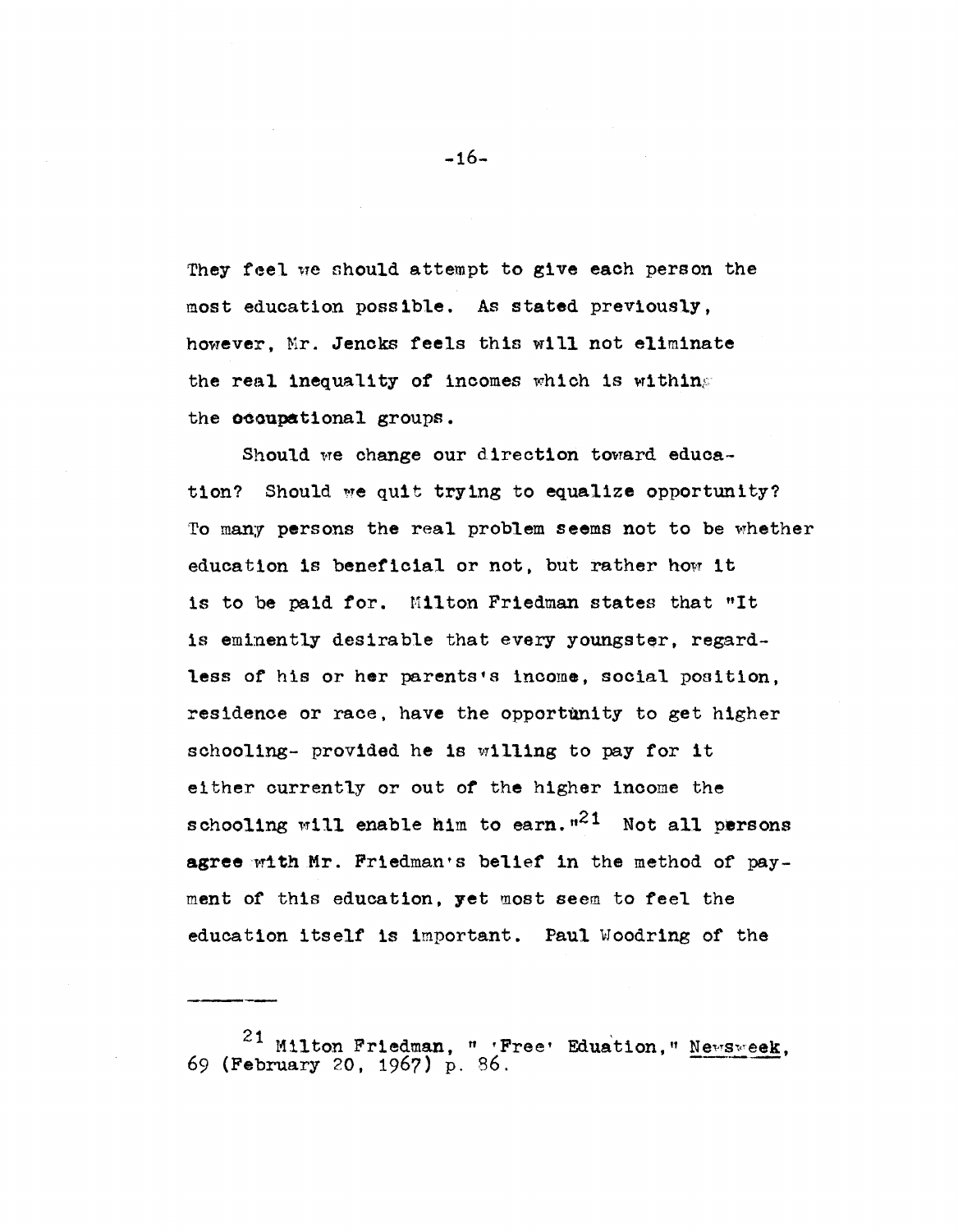Saturday Review stated that "if the American dream of equal opportunity for all is ever to be achieved and we are still a long way from achieving it a boy or girl froma poor family must have access to education at all levels which is in no way inferior to that available to the more affluent.  $n^{22}$ 

Both of these men see a definite need for educational opportunity for all. Jencks, however, doesn't feel that even with this opportunity incomes will equalize. We must now examine this idea. Tn. a society such as ours where decisions are made that must be acceptable to all. we cannot overlook the fact that not all people agree that equal incomes should be our goal. Most persons feel that the opportunity for this should exist, but that each person must make the most of this opportunity. Our society does not seem ready to move toward Mr. Jencks! ideas at this time.

22 Paul Woodring, "Who Should Pay for Higher Education?" Saturday Review, 50 (May 20, 1967), p. 71.

 $-17-$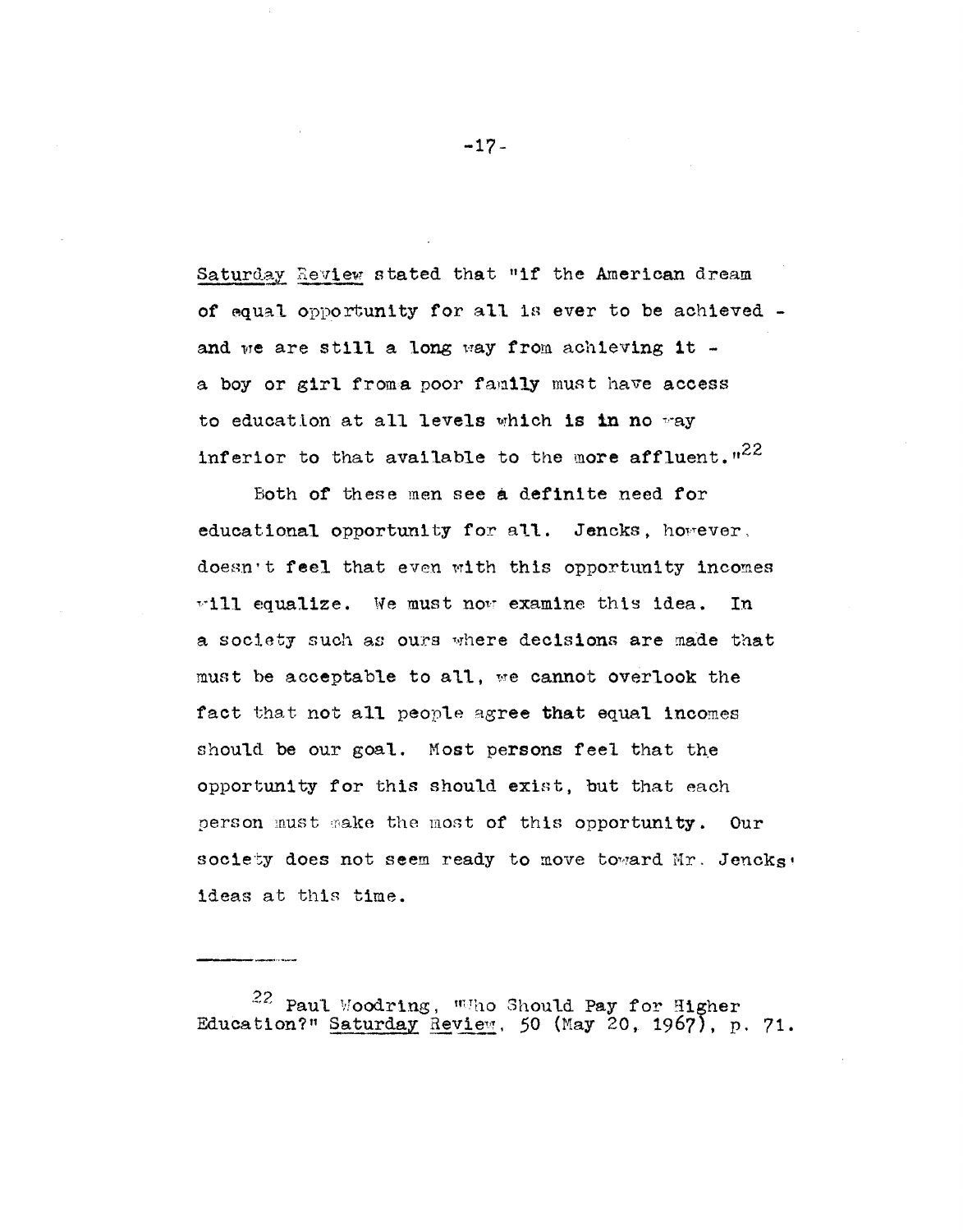We cannot overlook the fact that the goals of the society as a whole and those of Mr. Jencks do not necessarily coincide when attempting to evaluate our present system. Mr. Jencks: comments on education are quite interesting and should not be treated lightly. It seems, however, that his dismissal of education's affect on income was in error. The amount of income is definetely correspondent with the amount of education one receives. Persons will always disagree on the extent of this effect, yet we must not forget that it is influential, for the individual without education is at a definite disadvantage. We cannot ignor this fact when we attempt to analyze and reform our present educational system.

 $-18-$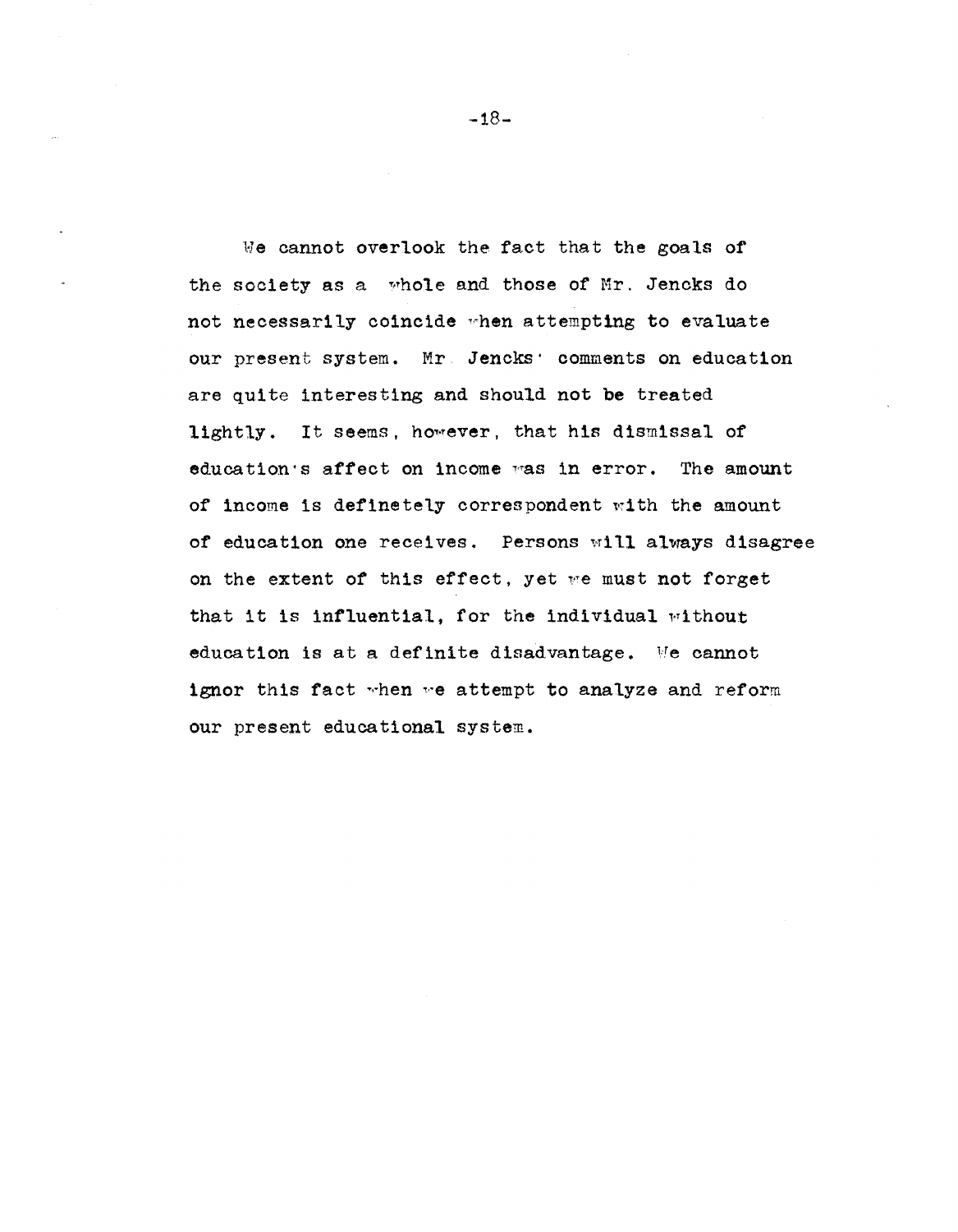$\label{eq:2.1} \frac{1}{\sqrt{2}}\left(\frac{1}{\sqrt{2}}\right)^{2} \left(\frac{1}{\sqrt{2}}\right)^{2} \left(\frac{1}{\sqrt{2}}\right)^{2} \left(\frac{1}{\sqrt{2}}\right)^{2} \left(\frac{1}{\sqrt{2}}\right)^{2} \left(\frac{1}{\sqrt{2}}\right)^{2} \left(\frac{1}{\sqrt{2}}\right)^{2} \left(\frac{1}{\sqrt{2}}\right)^{2} \left(\frac{1}{\sqrt{2}}\right)^{2} \left(\frac{1}{\sqrt{2}}\right)^{2} \left(\frac{1}{\sqrt{2}}\right)^{2} \left(\$ 

 $\label{eq:2.1} \frac{1}{\sqrt{2}}\int_{0}^{\infty}\frac{1}{\sqrt{2\pi}}\left(\frac{1}{\sqrt{2\pi}}\right)^{2\alpha} \frac{1}{\sqrt{2\pi}}\int_{0}^{\infty}\frac{1}{\sqrt{2\pi}}\left(\frac{1}{\sqrt{2\pi}}\right)^{\alpha} \frac{1}{\sqrt{2\pi}}\frac{1}{\sqrt{2\pi}}\int_{0}^{\infty}\frac{1}{\sqrt{2\pi}}\frac{1}{\sqrt{2\pi}}\frac{1}{\sqrt{2\pi}}\frac{1}{\sqrt{2\pi}}\frac{1}{\sqrt{2\pi}}\frac{1}{\sqrt{2\pi}}$ 

 $\label{eq:2.1} \frac{1}{\sqrt{2}}\int_{\mathbb{R}^3}\frac{1}{\sqrt{2}}\left(\frac{1}{\sqrt{2}}\right)^2\frac{1}{\sqrt{2}}\left(\frac{1}{\sqrt{2}}\right)^2\frac{1}{\sqrt{2}}\left(\frac{1}{\sqrt{2}}\right)^2\frac{1}{\sqrt{2}}\left(\frac{1}{\sqrt{2}}\right)^2.$